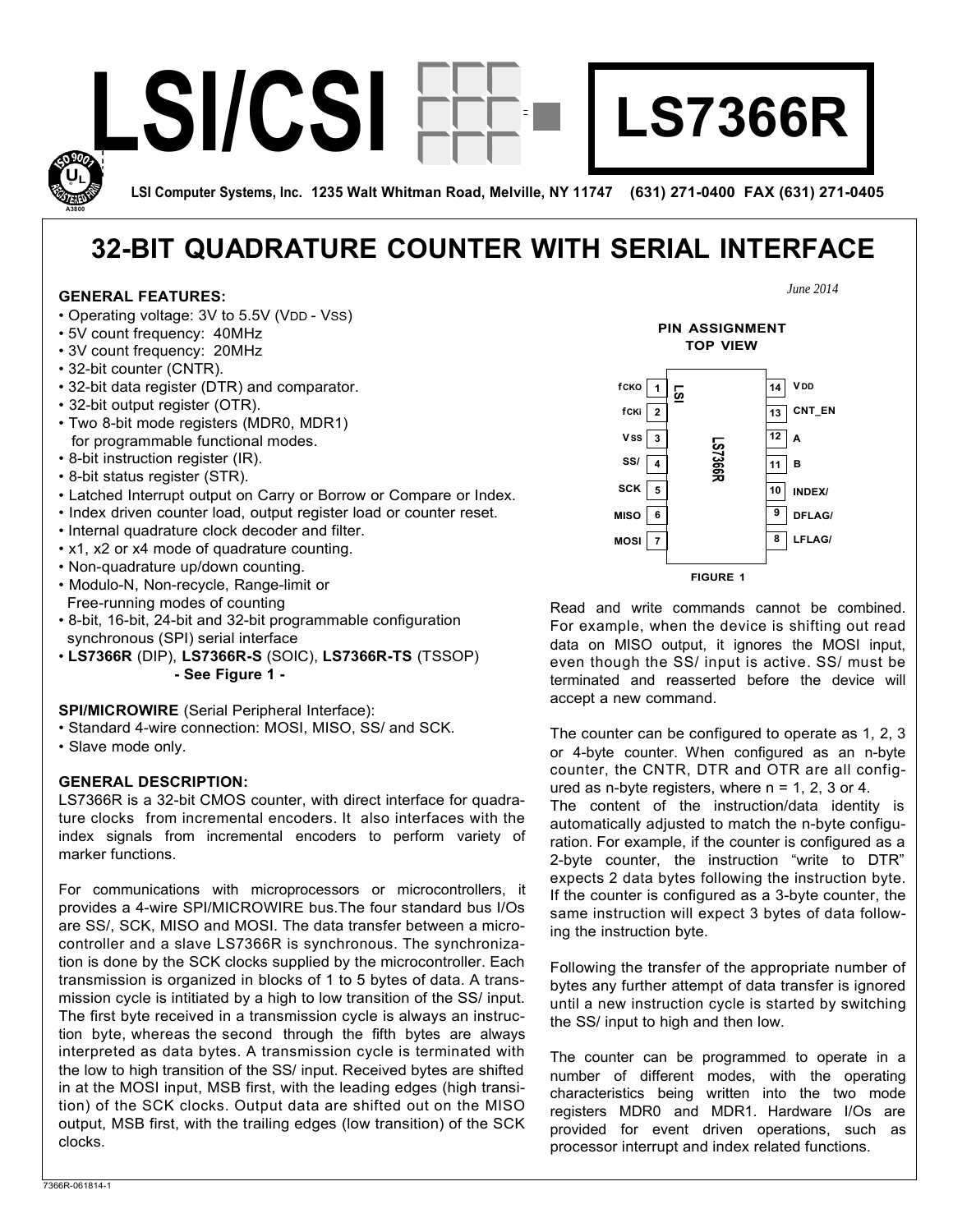## **I/O Pins:**

Following is a description of all the input/output pins.

## **A (**Pin 12) **B** (Pin 11)

Inputs. A and B quadrature clock outputs from incremental encoders are directly applied to the A and B inputs of the LS7366R. These clocks are ideally 90 degrees out-of-phase signals. A and B inputs are validated by on-chip digital filters and then decoded for up/down direction and count clocks. In non-quadrature mode, A serves as the count input and B serves as the direction input  $(B = high$  enables up count,

 $B =$  low enables down count). In non-quadrature mode,

the A and B inputs are not filtered internally, and are instantaneous in nature.

## **INDEX/** (Pin 10)

Input. The INDEX/ is a programmable input that can be driven directly by the Index output of an incremental encoder. It can be programmed via the MDR0 to function as one of the following:

LCNTR (load CNTR with data from DTR), RCNTR (reset CNTR), or LOTR (load OTR with data from CNTR). Alternatively, the INDEX input can be masked out for "no functionality".

In quadrature mode, the INDEX/ input can be configured to operate in either synchronous or asynchronous mode. In the synchronous mode the INDEX/ input is sampled with the same filter clock used for sampling the A and the B inputs and must satisfy the phase relationship in which the INDEX/ is in the active level of Logic 0 during a minimum of a quarter cycle of both A and B High or both A and B Low. In non-quadrature mode, the INDEX/ input is unconditionally set to the asynchronous mode. In the asynchronous mode, the INDEX/ input is not sampled and can be applied in any phase relationship with respect to A and B.

#### **fCK**i (Pin 2)**, fCK0** (Pin 1)

Input, Output. A crystal connected between these 2 pins generates the basic clock for filtering the A, B and INDEX/ inputs in the quadrature count mode. Instead of a crystal the **fCKi** input may also be driven by an external clock.

The frequency at the fcki input is either divided by 2

(if MDR0  $\langle B7 \rangle = 1$ ) or divided by 1 (if MDR0  $\langle B7 \rangle = 0$ ) for the filter circuit. For proper filtering of the A, B and the Index/ inputs the following condition must be satisfied:

#### ff 4fQA

Where ff is the internal filter clock frequency derived from the fcki in accordance with the status of MDR0 <B7> and foa is the maximum frequency of Clock A in quadrature mode. In non-quadrature count mode, fCKi is not used and should be tied off to any stable logic state.

#### **SS/** (Pin 4)

A high to low transition at the SS/ (Slave Select) input selects the LS7366R for serial bi-directional data transfer; a low to high transition disables serial data transfer and brings the MISO output to high impedance state. This allows for the accommodation of multiple slave units on the serial I/O.

## **CNT\_EN** (Pin 13)

Input. Counting is enabled when CNT\_EN input is high; counting is disabled when this input is low. There is an internal pull-up resistor on this input.

# **LFLAG/** (Pin 8), **DFLAG/** (Pin 9)

Outputs. LFLAG/ and DFLAG/ are programmable outputs to flag the occurences of Carry (counter overflow), Borrow (counter underflow), Compare (CNTR = DTR) and INDEX. The LFLAG/ is an open drain latched output. In contrast, the DFLAG/ is a pushpull instantaneous output. The LFLAG/ can be wired in multislave configuration, forming a single processor interrupt line. When active LFLAG/ switches to logic 0 and can be restored to the high impedence state only by clearing the status register, STR. In contrast, the DFLAG/ dynamically switches low with occurences of Carry, Barrow, Compare and INDEX conditions.

The configuration of LFLAG/ and DFLAG/ are made through the control register MDR1.

## **MOSI (RXD**) (Pin 7)

Input. Serial output data from the host processor is shifted into the LS7366R at this input.

## **MISO (TXD)** (Pin 6)

Output. Serial output data from the LS7366R is shifted out on the MISO (Master In Slave Out) pin. The MISO output goes into high impedance state when SS/ input is at logic high, providing multiple slave-unit serial outputs to be wire-ORed.

## **SCK** (Pin 5)

Input. The SCK input serves as the shift clock input for transmitting data in and out of LS7366R on the MOSI and the MISO pins, respectively. Since the LS7366R can operate only in the slave mode, the SCK signal is provided by the host processor as a means for synchronizing the serial transmission between itself and the slave LS7366R.

#### **REGISTERS:**

The following is a list of LS7366R internal registers:

Upon power-up the registers DTR, CNTR, STR, MDR0 and MDR1 are reset to zero.

**DTR.** The DTR is a software configurable 8, 16, 24 or 32-bit input data register which can be written into directly from MOSI, the serial input. The DTR data can be transferred into the 32-bit counter (CNTR) under program control or by hardware index signal. The DTR can be cleared to zero by software control. In certain count modes, such as modulo-n and range-limit, DTR holds the data for "n" and the count range, respectively. In compare operations, whereby compare flag is set, the DTR is compared with the CNTR.

The information included herein is believed to be accurate and reliable. However, LSI Computer Systems, Inc. assumes no responsibilities for inaccuracies, nor for any infringements of patent rights of others which may result from its use.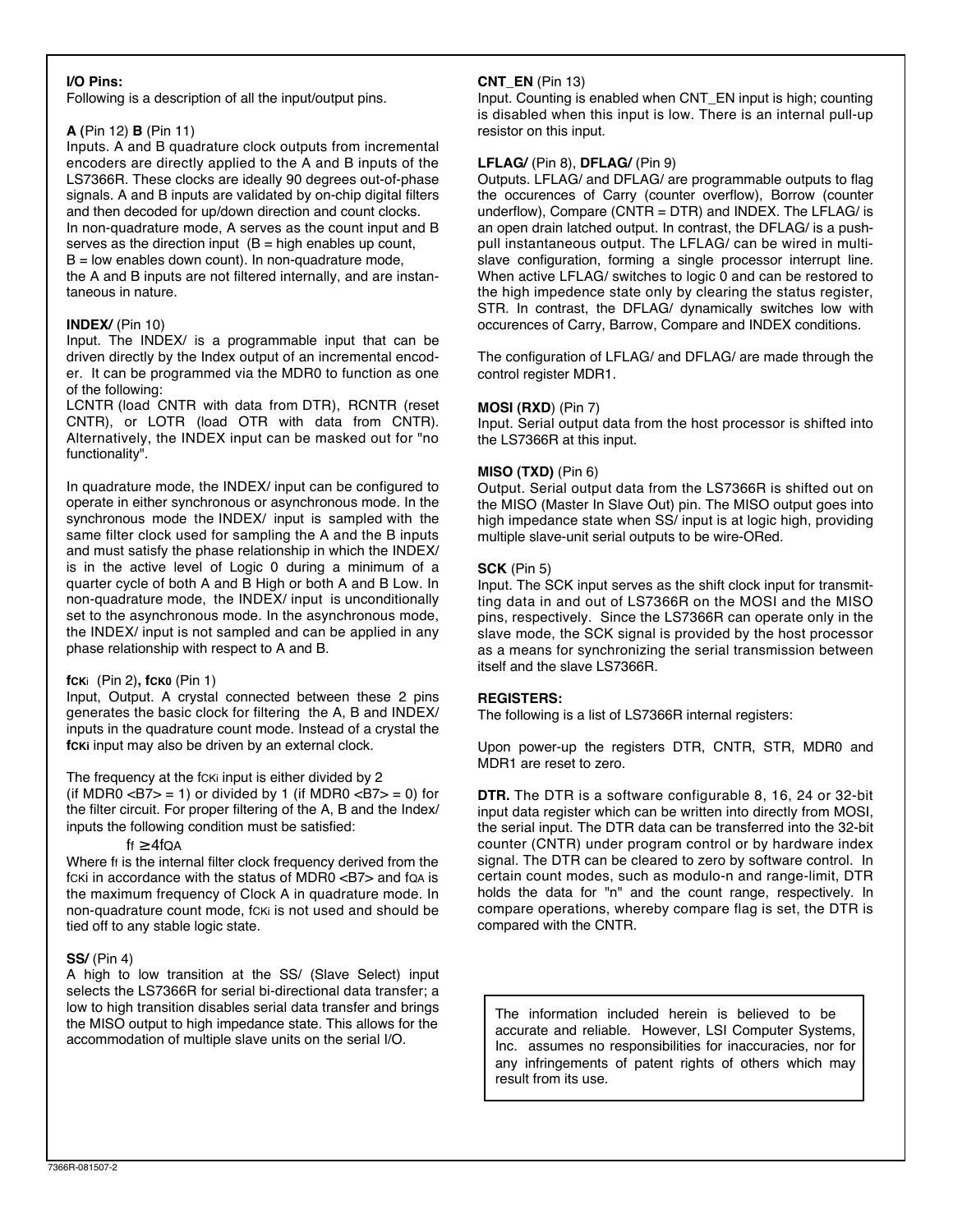**STR.** The STR is an 8-bit status register which stores count related status information.  $\begin{array}{|c|c|c|c|c|c|c|c|c|c|c|} \hline \text{CY} & \text{BW} & \text{CMP} & \text{DIX} & \text{CEN} & \text{PLS} & \text{UD} & \text{S} \\ \hline \hline \text{7} & \text{6} & \text{5} & \text{4} & \text{3} & \text{2} & \text{1} & \text{0} \\ \hline \end{array}$  7 6 5 4 3 2 1 0 **IR**. The IR is an 8-bit register that fetches instruction bytes from the received data stream and executes them to perform such functions as setting up the operating mode for the chip (load the MDR) and data transfer among the various registers. B7 | B6 | B5 | B4 | B3 | B2 | B1 | B0  $B2 B1 B0 = XXX (Don't care)$  B5 B4 B3 = 000: Select none  $= 001$ : Select MDR0  $= 010$ : Select MDR1  $= 011$ : Select DTR = 100: Select CNTR = 101: Select OTR = 110: Select STR = 111: Select none  $B7 B6 = 00$ : CLR register  $= 01$ : RD register = 10: WR register = 11: LOAD register The actions of the four functions, CLR, RD, WR and LOAD are elaborated in Table 1. **TABLE 1 Number of Bytes OP Code Register Operation<br>MDR0 Clear MDR0** MDR0 | Clear MDR0 to zero<br>MDR1 | Clear MDR1 to zero MDR1 Clear MDR1 to zero<br>DTR None 1 CLR DTR None CNTR | Clear CNTR to zero<br>OTR | None OTR None<br>STR Clear STR Clear STR to zero<br>
MDR0 Output MDR0 seria Output MDR0 serially on TXD (MISO) MDR1 | Output MDR1 serially on TXD (MISO)<br>DTR | None 2 to 5 | RD | DTR | None  $C\text{NTR}$   $\Box$  Transfer CNTR to OTR, then output OTR serially on TXD (MISO) OTR Cutput OTR serially on TXD (MISO)<br>STR Cutput STR serially on TXD (MISO) STR Cutput STR serially on TXD (MISO)<br>MDR0 Write serial data at RXD (MOSI) into MDR0 Write serial data at RXD (MOSI) into MDR0<br>MDR1 Write serial data at RXD (MOSI) into MDR1 Write serial data at RXD (MOSI) into MDR1 2 to 5 WR DTR Write serial data at RXD (MOSI) into DTR<br>CNTR None CNTR None<br>OTR None  $\frac{\overline{OR}}{\overline{STR}}$ None<br>None MDR0 MDR1 None<br>DTR None 1 | LOAD | DTR | None CNTR Transfer DTR to CNTR in "parallel"<br>OTR Transfer CNTR to OTR in "parallel" Transfer CNTR to OTR in "parallel" **CNTR.** The CNTR is a software configurable 8, 16, 24 or 32-bit up/down counter which counts the up/down pulses resulting from the quadrature clocks applied at the A and B inputs, or alternatively, in non-quadrature mode, pulses applied at the A input. By means of IR intructions the CNTR can be cleared, loaded from the DTR or in turn, can be transferred into the OTR. **OTR.** The OTR is a software configuration 8, 16, 24 or 32-bit register which can be read back on the MISO output. Since instantaneous CNTR value is often needed to be read while the CNTR continues to count, the OTR serves as a convenient dump site for instantaneous CNTR data which can then be read without interfering with the counting process. CY: Carry (CNTR overflow) latch BW: Borrow (CNTR underflow) latch CMP: Compare (CNTR = DTR) latch IDX: Index latch CEN: Count enable status: 0: counting disabled, 1: counting enabled PLS: Power loss indicator latch; set upon power up U/D: Count direction indicator: 0: count down, 1: count up S: Sign bit. 1: negative, 0: positive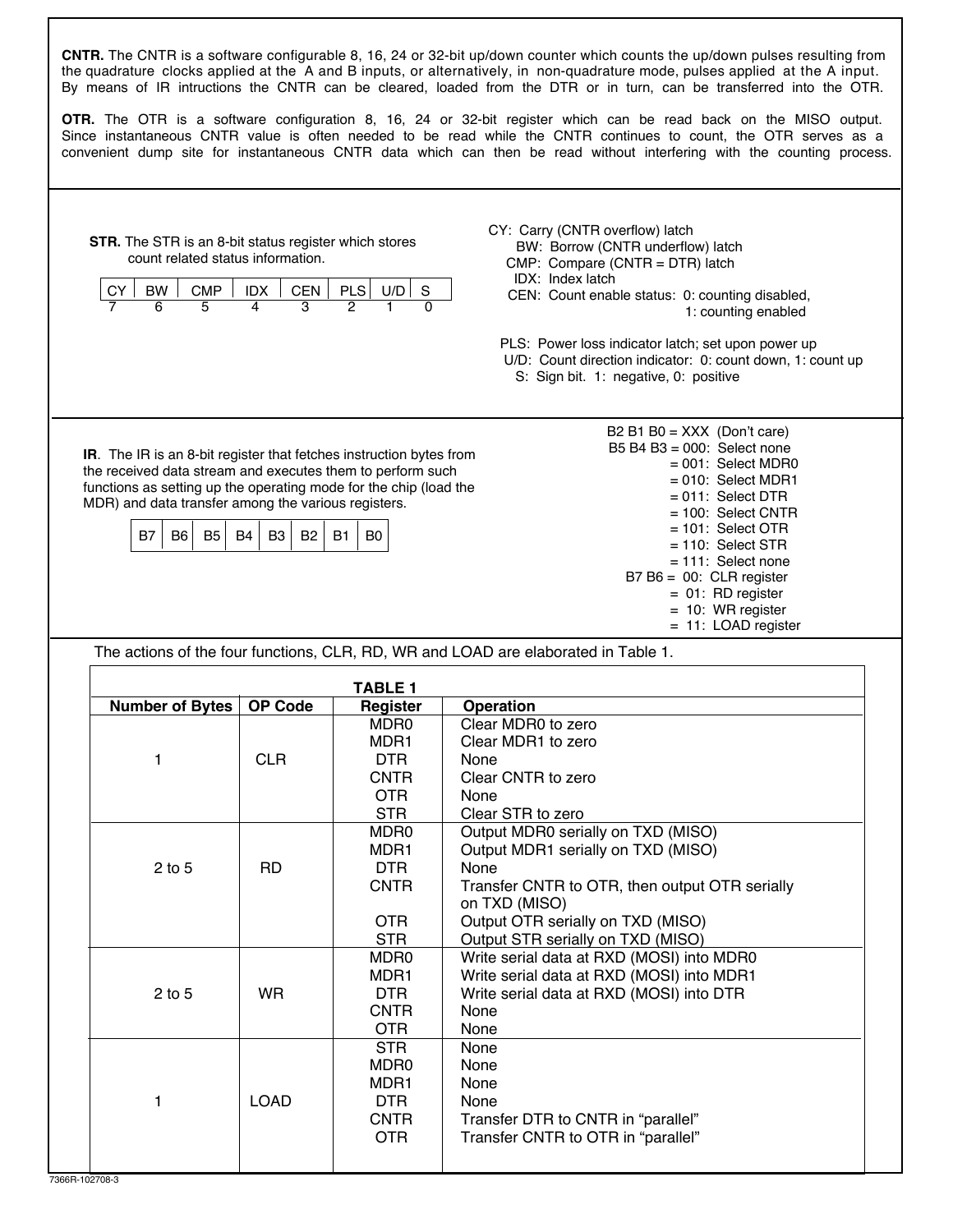|                                                                                                                                                                                                                                                                                         |                                                    |                                 |                |                |                                              |                                 | MDR0. The MDR0 (Mode Register 0) is an 8-bit read/write register that sets up the operating mode for the LS7366R. The MDR0 is<br>written into by executing the "write-to-MDR0" instruction via the instruction register. Upon power up MDR0 is cleared to zero. The                                                                                                                        |  |
|-----------------------------------------------------------------------------------------------------------------------------------------------------------------------------------------------------------------------------------------------------------------------------------------|----------------------------------------------------|---------------------------------|----------------|----------------|----------------------------------------------|---------------------------------|--------------------------------------------------------------------------------------------------------------------------------------------------------------------------------------------------------------------------------------------------------------------------------------------------------------------------------------------------------------------------------------------|--|
| following is a breakdown of the MDR bits:<br>B7                                                                                                                                                                                                                                         | B <sub>5</sub><br>B <sub>6</sub>                   | B4                              | B <sub>3</sub> | B <sub>2</sub> | B <sub>0</sub><br><b>B1</b>                  |                                 |                                                                                                                                                                                                                                                                                                                                                                                            |  |
|                                                                                                                                                                                                                                                                                         |                                                    |                                 |                |                |                                              |                                 |                                                                                                                                                                                                                                                                                                                                                                                            |  |
| B1 B0 = 00: non-quadrature count mode. $(A = clock, B = direction)$ .<br>= 01: x1 quadrature count mode (one count per quadrature cycle).<br>= 10: x2 quadrature count mode (two counts per quadrature cycle).<br>$= 11$ : x4 quadrature count mode (four counts per quadrature cycle). |                                                    |                                 |                |                |                                              |                                 |                                                                                                                                                                                                                                                                                                                                                                                            |  |
| B3 B2 = $00$ : free-running count mode.                                                                                                                                                                                                                                                 | where $n = DTR$ , in both up and down directions). |                                 |                |                |                                              |                                 | = 01: single-cycle count mode (counter disabled with carry or borrow, re-enabled with reset or load).<br>= 10: range-limit count mode (up and down count-ranges are limited between DTR and zero,<br>respectively; counting freezes at these limits but resumes when direction reverses).<br>$= 11$ : modulo-n count mode (input count clock frequency is divided by a factor of $(n+1)$ , |  |
| $B5 B4 = 00$ : disable index.<br>$= 01$ : configure index as the "load CNTR" input (transfers DTR to CNTR).<br>$= 10$ : configure index as the "reset CNTR" input (clears CNTR to 0).<br>$= 11$ : configure index as the "load OTR" input (transfers CNTR to OTR).                      |                                                    |                                 |                |                |                                              |                                 |                                                                                                                                                                                                                                                                                                                                                                                            |  |
| $B6 = 0$ : Asynchronous Index<br>= 1: Synchronous Index (overridden in non-quadrature mode)<br>$B7 = 0$ : Filter clock division factor = 1<br>$= 1$ : Filter clock division factor $= 2$                                                                                                |                                                    |                                 |                |                |                                              |                                 |                                                                                                                                                                                                                                                                                                                                                                                            |  |
| Upon power-up MDR1 is cleared to zero.                                                                                                                                                                                                                                                  |                                                    |                                 |                |                |                                              |                                 | MDR1. The MDR1 (Mode Register 1) is an 8-bit read/write register which is appended to MDR0 for additional modes.                                                                                                                                                                                                                                                                           |  |
| B7                                                                                                                                                                                                                                                                                      | B <sub>5</sub><br>B <sub>6</sub>                   | <b>B4</b>                       | B <sub>3</sub> | B <sub>2</sub> | B <sub>1</sub><br>B <sub>0</sub>             |                                 |                                                                                                                                                                                                                                                                                                                                                                                            |  |
| B1 B0 = $00$ : 4-byte counter mode<br>$= 01: 3$ -byte counter mode<br>$= 10$ : 2-byte counter mode.<br>$= 11: 1$ -byte counter mode                                                                                                                                                     |                                                    |                                 |                |                |                                              |                                 |                                                                                                                                                                                                                                                                                                                                                                                            |  |
| $B2 = 0$ : Enable counting<br>$= 1$ : Disable counting<br>$B3 = 1$ not used<br>B4 = 0: NOP<br>$= 1$ : FLAG on IDX (B4 of STR)                                                                                                                                                           |                                                    |                                 |                |                |                                              |                                 |                                                                                                                                                                                                                                                                                                                                                                                            |  |
| $B5 = 0$ : NOP<br>$= 1$ : FLAG on CMP (B5 of STR)<br>$B6 = 0$ : NOP<br>$= 1$ : FLAG on BW (B6 of STR)<br>$B7 = 0$ : NOP<br>$= 1$ : FLAG on CY (B7 of STR)                                                                                                                               |                                                    |                                 |                |                | LFLAG/ and DFLAG/                            | <b>NOTE:</b> Applicable to both |                                                                                                                                                                                                                                                                                                                                                                                            |  |
| <b>ABSOLUTE MAXIMUM RATINGS:</b>                                                                                                                                                                                                                                                        |                                                    |                                 |                |                |                                              |                                 |                                                                                                                                                                                                                                                                                                                                                                                            |  |
| (All voltages referenced to Vss)                                                                                                                                                                                                                                                        |                                                    |                                 |                |                |                                              |                                 |                                                                                                                                                                                                                                                                                                                                                                                            |  |
| <b>Parameter</b><br>DC Supply Voltage                                                                                                                                                                                                                                                   |                                                    | Symbol<br><b>V<sub>DD</sub></b> |                |                | <b>Values</b><br>$+7.0$                      |                                 | Unit<br>V                                                                                                                                                                                                                                                                                                                                                                                  |  |
| Input Voltage<br><b>Operating Temperature</b>                                                                                                                                                                                                                                           |                                                    | <b>VIN</b><br>TA                |                |                | $Vss - 0.3$ to $VDD + 0.3$<br>$-25$ to $+80$ |                                 | v<br>$^{\circ}$ C                                                                                                                                                                                                                                                                                                                                                                          |  |
| Storage Temperature                                                                                                                                                                                                                                                                     |                                                    | <b>TSTG</b>                     |                |                | 65 to $+150$                                 |                                 |                                                                                                                                                                                                                                                                                                                                                                                            |  |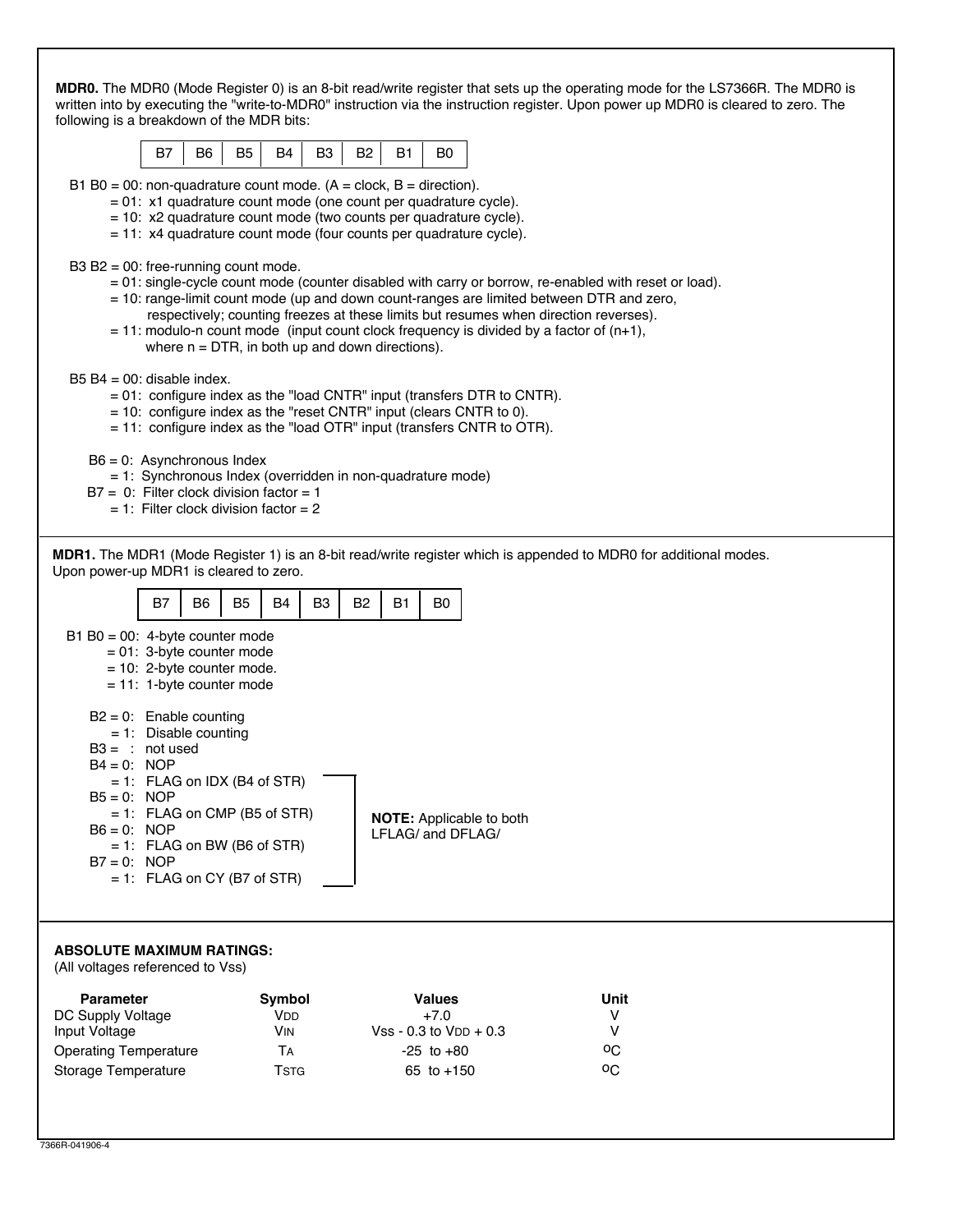| DC Electrical Characteristics. $(TA = -25^{\circ}C \text{ to } +85^{\circ}C)$ |                       |                          |                |                |                         |                               |
|-------------------------------------------------------------------------------|-----------------------|--------------------------|----------------|----------------|-------------------------|-------------------------------|
| <b>Parameter</b>                                                              | <b>Symbol</b>         | Min.                     | <b>TYP</b>     | Max.           | <b>Unit</b>             | <b>Remarks</b>                |
| <b>Supply Voltage</b>                                                         | <b>V<sub>DD</sub></b> | 3.0                      |                | 5.5            | V                       |                               |
| <b>Supply Current</b>                                                         | <b>IDD</b>            | 300                      | 400            | 450            | μA                      | $VDD = 3.0V$                  |
|                                                                               | <b>IDD</b>            | 700                      | 800            | 950            | μA                      | $VDD = 5.0V$                  |
| Input Voltages                                                                |                       |                          |                |                |                         |                               |
| fcki, Logic high                                                              | <b>VCH</b>            | 2.3                      |                | ٠              | V                       | $VDD = 3.0V$                  |
|                                                                               | <b>VCH</b>            | 3.7                      |                | ٠              | $\vee$                  | $VDD = 5.0V$                  |
| fcki, Logic Low                                                               | <b>VCL</b>            | ÷.                       |                | 0.7            | $\sf V$                 | $VDD = 3.0V$                  |
|                                                                               | <b>VCL</b>            | ÷.                       |                | 1.3            | $\mathsf{V}$            | $VDD = 5.0$                   |
| All other inputs, Logic High                                                  | <b>VAH</b>            | 2.1                      |                |                | $\vee$                  | $VDD = 3.0V$                  |
|                                                                               | <b>VAH</b>            | 3.5                      | $\blacksquare$ |                | $\vee$                  | $VDD = 5.0V$                  |
|                                                                               |                       |                          |                |                |                         |                               |
| All other inputs, Logic Low                                                   | VAL                   | $\overline{\phantom{0}}$ |                | 0.5            | $\sf V$<br>$\mathsf{V}$ | $VDD = 3.0V$                  |
|                                                                               | VAL                   | ä,                       |                | 1.0            |                         | $VDD = 5.0V$                  |
| <b>Input Currents:</b>                                                        |                       |                          |                |                |                         |                               |
| <b>CNT_EN Low</b>                                                             | <b>IIEL</b>           | $\blacksquare$           | 3.0            | 5.0            | $\mu$ A                 | $VAL = 0.7V$ , $VDD = 3.0V$   |
|                                                                               | <b>IIEL</b>           | $\overline{\phantom{0}}$ | 10.0           | 15.0           | $\mu$ A                 | $VAL = 1.2V$ , $VDD = 5.0V$   |
| CNT_EN High                                                                   | <b>IIEH</b>           | $\overline{\phantom{a}}$ | 1.0            | 3.0            | μA                      | $VAH = 1.9V$ , $VDD = 3.0V$   |
|                                                                               | <b>IIEH</b>           | ä,                       | 6.0            | 9.0            | $\mu$ A                 | $VAH = 3.2V$ , $VDD = 5.0V$   |
| All other inputs, High or Low                                                 |                       | $\frac{1}{2}$            | 0              | 0              | μA                      |                               |
|                                                                               |                       |                          |                |                |                         |                               |
| <b>Output Currents:</b>                                                       |                       |                          |                |                |                         |                               |
| LFLAG, DFLAG Sink                                                             | <b>IOFL</b>           | $-1.3$                   | $-2.0$         |                | mA                      | $V$ OUT = 0.5V, $V$ DD = 3.0V |
|                                                                               | <b>IOFL</b>           | $-3.2$                   | $-4.0$         |                | mA                      | $V$ OUT = 0.5V, $V$ DD = 5.0V |
| <b>LFLAG Source</b>                                                           |                       | $\mathbf 0$              | 0              |                | mA                      | Open Drain Output             |
| <b>DFLAG Source</b>                                                           | <b>IOFH</b>           | 1.0                      | 1.8            |                | mA                      | $V$ OUT = 2.5V, $V$ DD = 3.0V |
|                                                                               | <b>IOFH</b>           | 2.8                      | 3.6            |                | mA                      | $V$ OUT = 4.5V, $V$ DD = 5.0V |
| <b>fcкo Sink</b>                                                              | <b>IOCL</b>           | $-1.3$                   | $-2.0$         | ä,             | mA                      | $V$ OUT = 0.5V, $V$ DD = 3.0V |
|                                                                               | <b>IOCL</b>           | $-3.2$                   | $-4.0$         | $\blacksquare$ | mA                      | $V$ OUT = 0.5V, $V$ DD = 5.0V |
| <b>fcкo Source</b>                                                            | <b>IOCH</b>           | 1.3                      | 2.0            |                | mA                      | $V$ OUT = 2.5V, $V$ DD = 3.0V |
|                                                                               | <b>IOCH</b>           | 3.2                      | 4.0            |                | mA                      | $V$ OUT = 4.5V, $V$ DD = 5.0V |
| <b>TXD/MISO:</b>                                                              |                       |                          |                |                |                         |                               |
| Sink                                                                          | <b>IOML</b>           | $-1.5$                   | $-2.4$         |                | mA                      | $V$ OUT = 0.5V, $V$ DD = 3.0V |
|                                                                               | <b>IOML</b>           | $-3.8$                   | $-4.8$         | ä,             | mA                      | $VOUT = 0.5V, VDD = 5.0V$     |
|                                                                               |                       |                          |                |                |                         |                               |
| Source                                                                        | <b>IOMH</b>           | 1.5                      | 2.4            |                | mA                      | $VOUT = 2.5V, VDD = 3.0V$     |
|                                                                               | Іомн                  | 3.8                      | 4.8            |                | mA                      | $VOUT = 4.5V, VDD = 5.0V$     |

**Transient Characteristics**. (TA =  $-25^{\circ}$ C to  $+85^{\circ}$ C, VDD =  $5V \pm 10\%$ )

| <b>Parameter</b>                     | Symbol          | Min. Value        | Max. Value               | Unit       | <b>Remarks</b>                    |
|--------------------------------------|-----------------|-------------------|--------------------------|------------|-----------------------------------|
| (See Fig. 2)                         |                 |                   |                          |            |                                   |
| <b>SCK High Pulse Width</b>          | tch             | 100               | $\overline{\phantom{a}}$ | ns         | $\overline{\phantom{0}}$          |
| <b>SCK Low Pulse Width</b>           | tcl             | 100               |                          | ns         |                                   |
| SS/Set Up Time                       | tcsL            | 100               |                          | ns         |                                   |
| SS/Hold Time                         | tcsh            | 100               |                          | ns         |                                   |
| Inter Command SS/ high               | tcs             | 100               |                          | ns         |                                   |
| <b>Quadrature Mode</b>               |                 |                   |                          |            |                                   |
| (See Fig. 5, 7 & 8)                  |                 |                   |                          |            |                                   |
| fcki High Pulse Width                | t1              | 12                | -                        | ns         |                                   |
| fcki Pulse Width                     | t2              | 12                |                          | ns         |                                   |
| fcki Frequency                       | fFCK            |                   | 40                       | <b>MHz</b> |                                   |
| Effective Filter Clock fr Period     | tз              | 25                |                          | ns         | $ts = t_1 + t_2$ , MDR0 $< 7 > 0$ |
|                                      | tз              | 50                | ۰                        | ns         | $ts = 2(t_1+t_2)$ , MDR0 <7> = 1  |
| Effective Filter Clock fr frequency  | fF              |                   | 40                       | <b>MHz</b> | $f = 1/ts$                        |
| Quadrature Separation                | t4              | 26                |                          | ns         | $t_4 > t_3$                       |
| Quadrature Clock Pulse Width         | t5              | 52                | ۰                        | ns         | 2 <sub>t3</sub><br>t5             |
| Quadrature Clock frequency           | fQA, fQB        |                   | 9.6                      | <b>MHz</b> | $fQA = fQB < 1/4t3$               |
| Quadrature Clock to Count Delay      | tQ1             | 4t <sub>3</sub>   | 5t3                      |            |                                   |
| x1 / x2 / x4 Count Clock Pulse Width | tQ <sub>2</sub> | 12                |                          | ns         | $tQ2 = (t3)/2$                    |
| Index Input Pulse Width              | tid             | 32                |                          | ns         | $t$ id $> t$ 4                    |
| Index Set Up Time                    | tis             |                   | 5                        | ns         | ٠                                 |
| Index Hold Time                      | tih             | ٠                 | 5                        | ns         | ٠                                 |
| Quadrature clock to                  | tfl             | 4.5t <sub>3</sub> | 5.5 <sub>t3</sub>        | ns         | ۰                                 |
| DFLAG/ or LFLAG/ delay               |                 |                   |                          |            |                                   |
| DFLAG/ output width                  | tfw             | 26                |                          | ns         | $t$ fw = $t$ 4                    |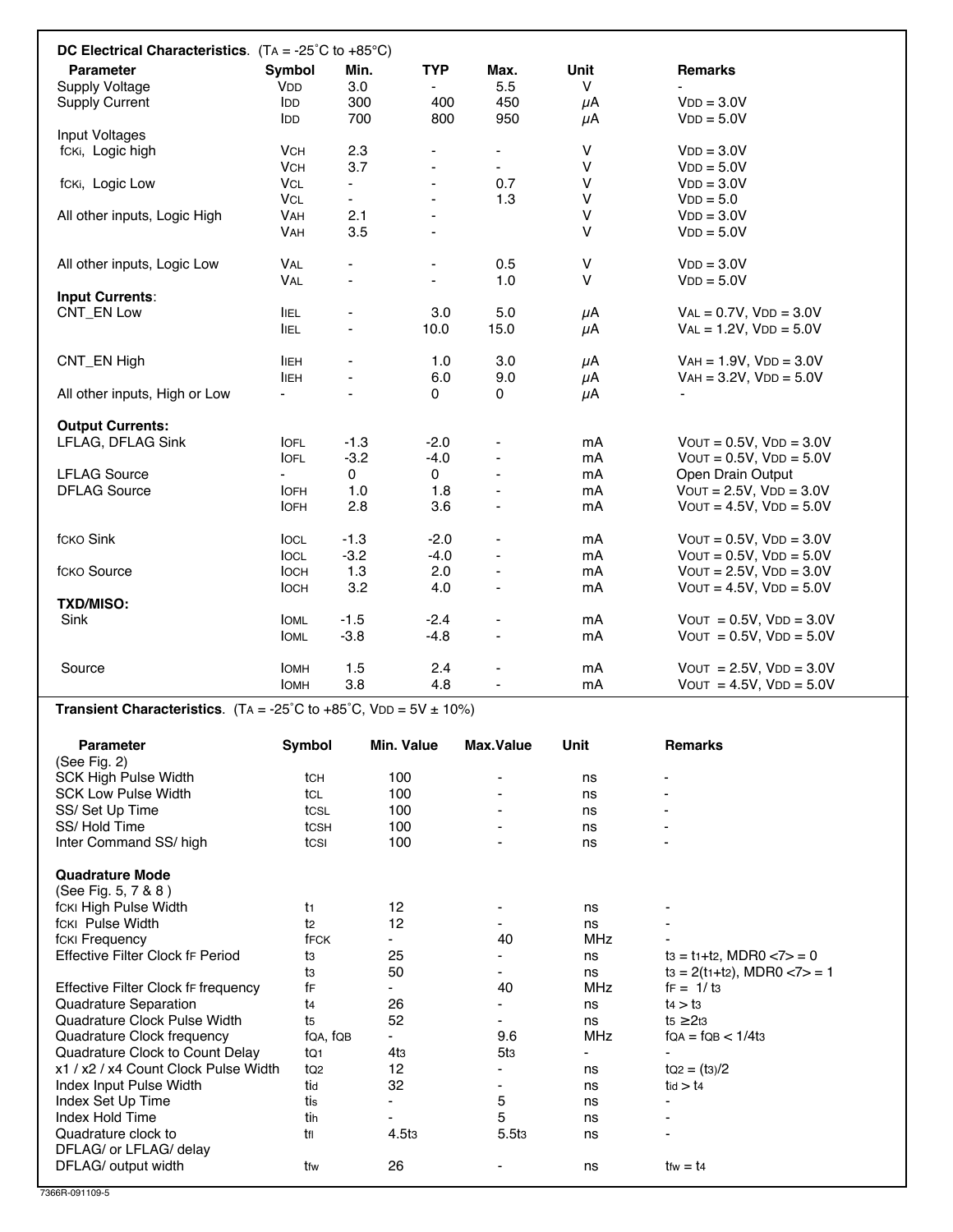| <b>Parameter</b><br><b>Non-Quadrature Mode</b><br>(See Fig. 6 & 9) | <b>Symbol</b> | Min. Value | Max. Value               | Unit       | <b>Remarks</b>           |
|--------------------------------------------------------------------|---------------|------------|--------------------------|------------|--------------------------|
| Clock A - High Pulse Width                                         | t6            | 12         | ۰                        | ns         | ۰                        |
| Clock A - Low Pulse Width                                          | t7            | 12         |                          | ns         | ۰                        |
| Direction Input B Set-up Time                                      | t8S           | 12         | $\blacksquare$           | ns         | ۰                        |
| Direction Input B Hold Time                                        | tвн           | 10         | $\blacksquare$           | ns         | ٠                        |
| CNT EN Set-up Time                                                 | t9S           | 12         |                          | ns         | ۰                        |
| CNT EN Hold Time                                                   | t9H           | 12         | $\overline{\phantom{0}}$ | ns         | $\overline{\phantom{0}}$ |
| Clock Frequency (non-Mod-N)                                        | fА            | -          | 40                       | <b>MHz</b> | $fa = (1/(te + t7))$     |
| Clock to DFLAG/ or<br>LFLAG/ delay                                 | $t_{10}$      | 20         | $\blacksquare$           | ns         | $\blacksquare$           |
| DFLAG/ output width                                                | $t_{11}$      | 12         | $\overline{\phantom{0}}$ | ns         | $110 = 17$               |

# **Transient Characteristics**. (TA = -25°C to +85°C, VDD =  $3.3V \pm 10\%$ )

| <b>Parameter</b>                        | <b>Symbol</b>   | <b>Min. Value</b>        | <b>Max.Value</b>         | <b>Unit</b>              | <b>Remarks</b>                    |
|-----------------------------------------|-----------------|--------------------------|--------------------------|--------------------------|-----------------------------------|
| (See Fig. $2$ )                         |                 |                          |                          |                          |                                   |
| <b>SCK High Pulse Width</b>             | tch             | 120                      | $\overline{\phantom{a}}$ | ns                       | -                                 |
| <b>SCK Low Pulse Width</b>              | tcl             | 120                      |                          | ns                       |                                   |
| SS/Set Up Time                          | tcsL            | 120                      |                          | ns                       |                                   |
| SS/Hold Time                            | tcsh            | 120                      |                          | ns                       |                                   |
| Inter Command SS/ high                  | tcsı            | 120                      |                          | ns                       |                                   |
| <b>Quadrature Mode</b>                  |                 |                          |                          |                          |                                   |
| (See Fig. 5, 7 & 8)                     |                 |                          |                          |                          |                                   |
| fcki High Pulse Width                   | t1              | 24                       |                          | ns                       |                                   |
| fcki Pulse Width                        | t2              | 24                       |                          | ns                       |                                   |
| fcki Frequency                          | fFCK            |                          | 20                       | <b>MHz</b>               |                                   |
| <b>Effective Filter Clock fF Period</b> | tз              | 50                       |                          | ns                       | $ts = t_1 + t_2$ , MDR0 $< 7 > 0$ |
|                                         | tз              | 100                      |                          | ns                       | $ts = 2(t_1+t_2)$ , MDR0 $<7>1$   |
| Effective Filter Clock fr frequency     | fF              | $\overline{\phantom{0}}$ | 20                       | <b>MHz</b>               | $f = 1/13$                        |
| Quadrature Separation                   | t4              | 52                       |                          | ns                       | $t_4 > t_3$                       |
| Quadrature Clock Pulse Width            | t5              | 105                      | $\blacksquare$           | ns                       | 2t3<br>t5                         |
| Quadrature Clock frequency              | fQA, fQB        | -                        | 4.5                      | <b>MHz</b>               | $fQA = fQB < 1/4t3$               |
| Quadrature Clock to Count Delay         | tQ1             | 4t <sub>3</sub>          | 5t <sub>3</sub>          | $\overline{\phantom{a}}$ |                                   |
| x1/x2/x4 Count Clock Pulse Width        | tQ <sub>2</sub> | 25                       | $\blacksquare$           | ns                       | $tQ2 = (t3)/2$                    |
| Index Input Pulse Width                 | tid             | 60                       | $\blacksquare$           | ns                       | tid > t4                          |
| Index Set Up Time                       | tis             | $\overline{\phantom{0}}$ | 10                       | ns                       | $\overline{\phantom{a}}$          |
| Index Hold Time                         | tin             | ۰                        | 10                       | ns                       | $\overline{\phantom{a}}$          |
| Quadrature clock to                     | tfl             | 4.5t <sub>3</sub>        | 5.5t <sub>3</sub>        | ns                       |                                   |
| DFLAG/ or LFLAG/ delay                  |                 |                          |                          |                          |                                   |
| DFLAG/ output width                     | tfw             | 52                       |                          | ns                       | $t$ fw = $t$ 4                    |
| <b>Non-Quadrature Mode</b>              |                 |                          |                          |                          |                                   |
| (See Fig. 6 & 9)                        |                 |                          |                          |                          |                                   |
| Clock A - High Pulse Width              | t6              | 24                       |                          | ns                       |                                   |
| Clock A - Low Pulse Width               | t7              | 24                       |                          | ns                       |                                   |
| Direction Input B Set-up Time           | t8S             | 24                       |                          | ns                       |                                   |
| Direction Input B Hold Time             | t8H             | 24                       |                          | ns                       |                                   |
| Clock Frequency (non-Mod-N)             | fА              |                          | 20                       | <b>MHz</b>               | $fa = (1/(ta + t7))$              |
| Clock to DFLAG/or                       | t9              | 40                       |                          | ns                       |                                   |
| LFLAG/ delay                            |                 |                          |                          |                          |                                   |
| DFLAG/ output width                     | t10             | 24                       | $\overline{\phantom{a}}$ | ns                       | $t_{10} = t_{7}$                  |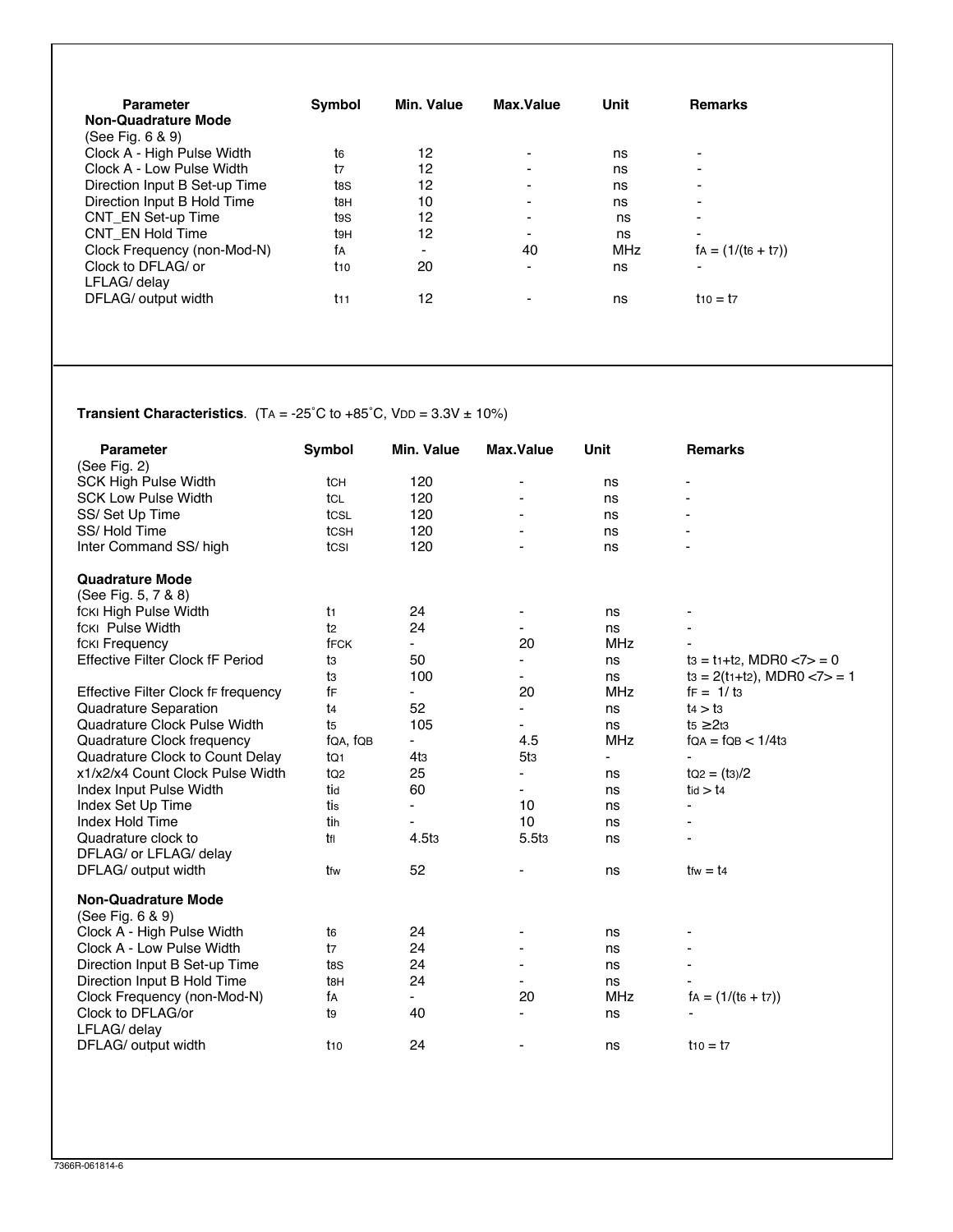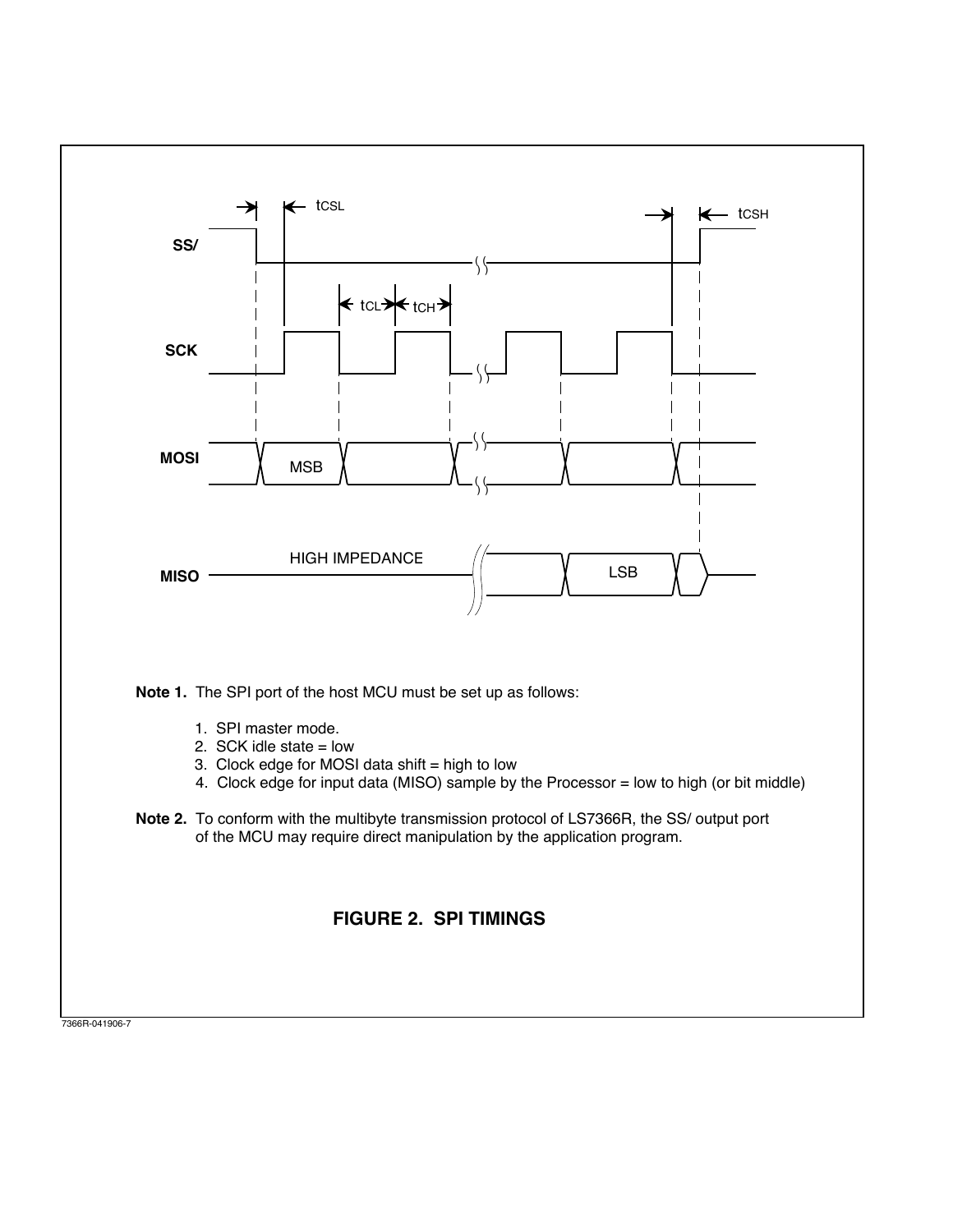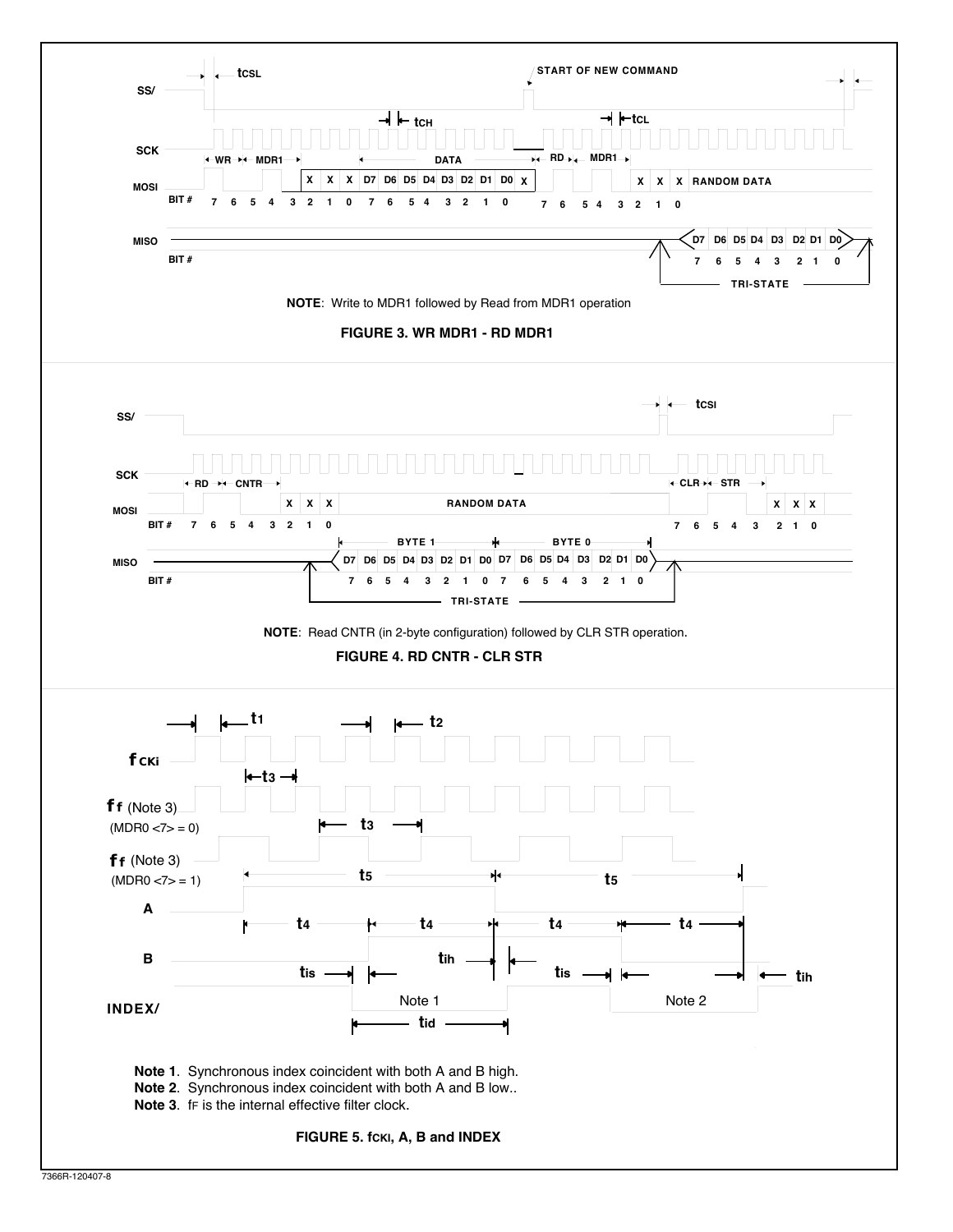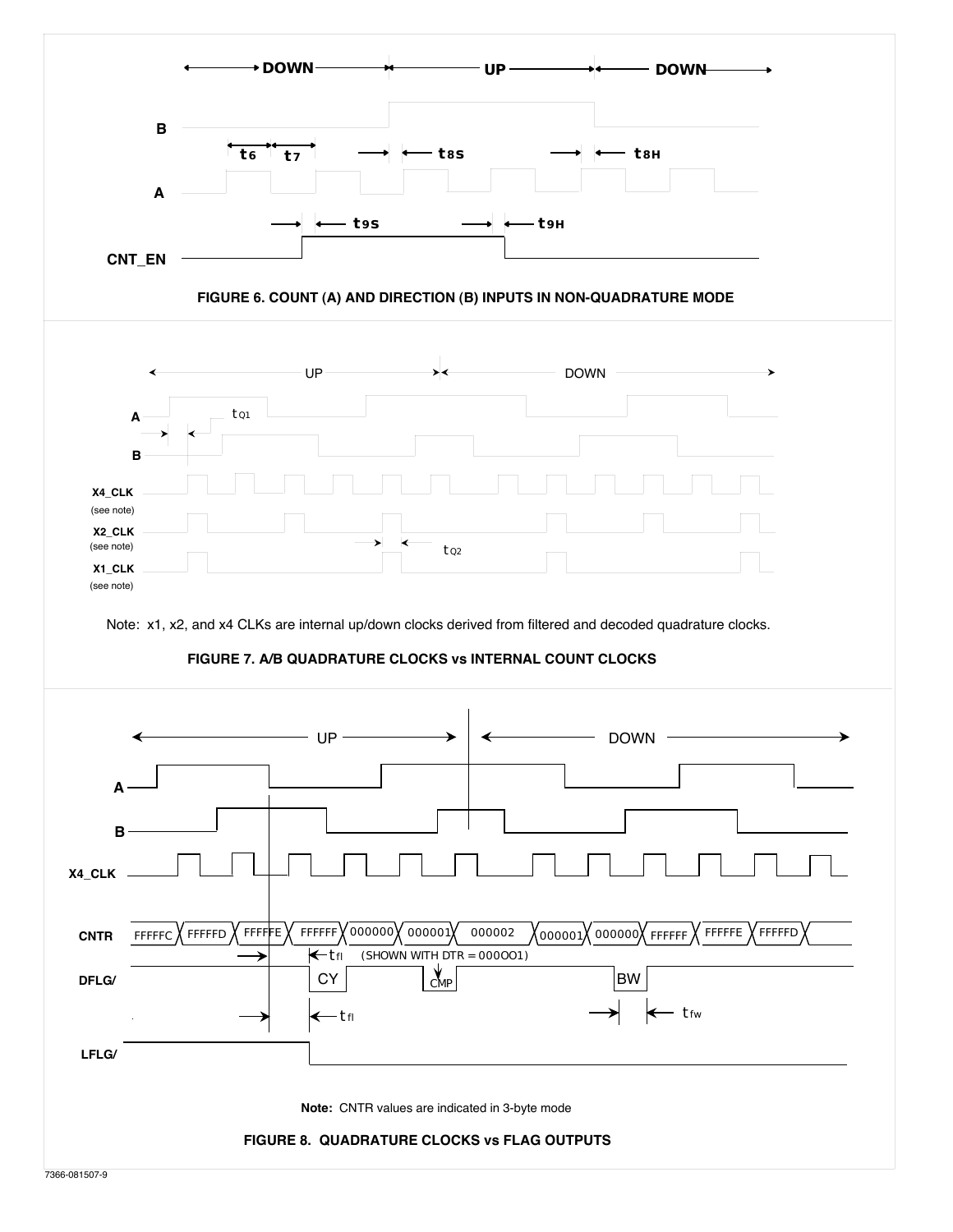|                | - UP -                                                                         | -DOWN-                                                                               |
|----------------|--------------------------------------------------------------------------------|--------------------------------------------------------------------------------------|
|                | $\, {\bf B}$                                                                   |                                                                                      |
|                | A<br>CNTR FFFFFFCXFFFFFFDXFFFFFFEXFFFFFFF<br>$\leftarrow$ to                   | (Shown with DTR = 2)<br>FFFFFFF<br>$\mathsf O$<br>$\overline{2}$<br>$\leftarrow$ t10 |
|                | DFLG/<br>$CY \leftarrow$<br>- CNTR DISABLED                                    | - CNTR DISABLED<br>$\leftarrow$ t11                                                  |
|                | <b>INDX/</b><br>(LOAD CNTR)                                                    | <b>CNTR ENABLED</b>                                                                  |
|                | NOTE: CNTR values are indicated in 2-byte mode                                 |                                                                                      |
|                | FIGURE 9. SINGLE-CYCLE, NON-QUADRATURE                                         |                                                                                      |
| B              | UP-                                                                            | <b>DOWN</b>                                                                          |
| A              | (Shown with $DTR = 3$ )                                                        |                                                                                      |
|                | <b>CNTR</b> $000000$ $0000001$ $0000002$ $000003$ $000000$ $0000001$ $0000002$ | 200001 000000                                                                        |
| <b>DFLAG/</b>  | <b>CMP</b>                                                                     | <b>BW</b>                                                                            |
|                | NOTE: CNTR values are indicated in 1-byte mode                                 |                                                                                      |
|                |                                                                                | FIGURE 10. MODULO-N, NON-QUADRATURE                                                  |
| $\mathbf B$    | <b>UP</b>                                                                      | DOWN -                                                                               |
| A              | (Shown with $DTR = 3$ )                                                        |                                                                                      |
|                | <b>CNTR</b> $0000000 \times 000001 \times 000002$<br>000003                    | 000002 000001<br>000000                                                              |
| <b>DFLAG/</b>  | <b>CMP</b><br><b>CMP</b>                                                       | CMP<br><b>CMP</b><br>BW<br>BW<br>BW                                                  |
|                | NOTE: CNTR values are indicated in 1-byte mode                                 |                                                                                      |
|                |                                                                                | FIGURE 11. RANGE-LIMIT, NON-QUADRATURE                                               |
| 20000000000000 |                                                                                |                                                                                      |

7366R-050106-10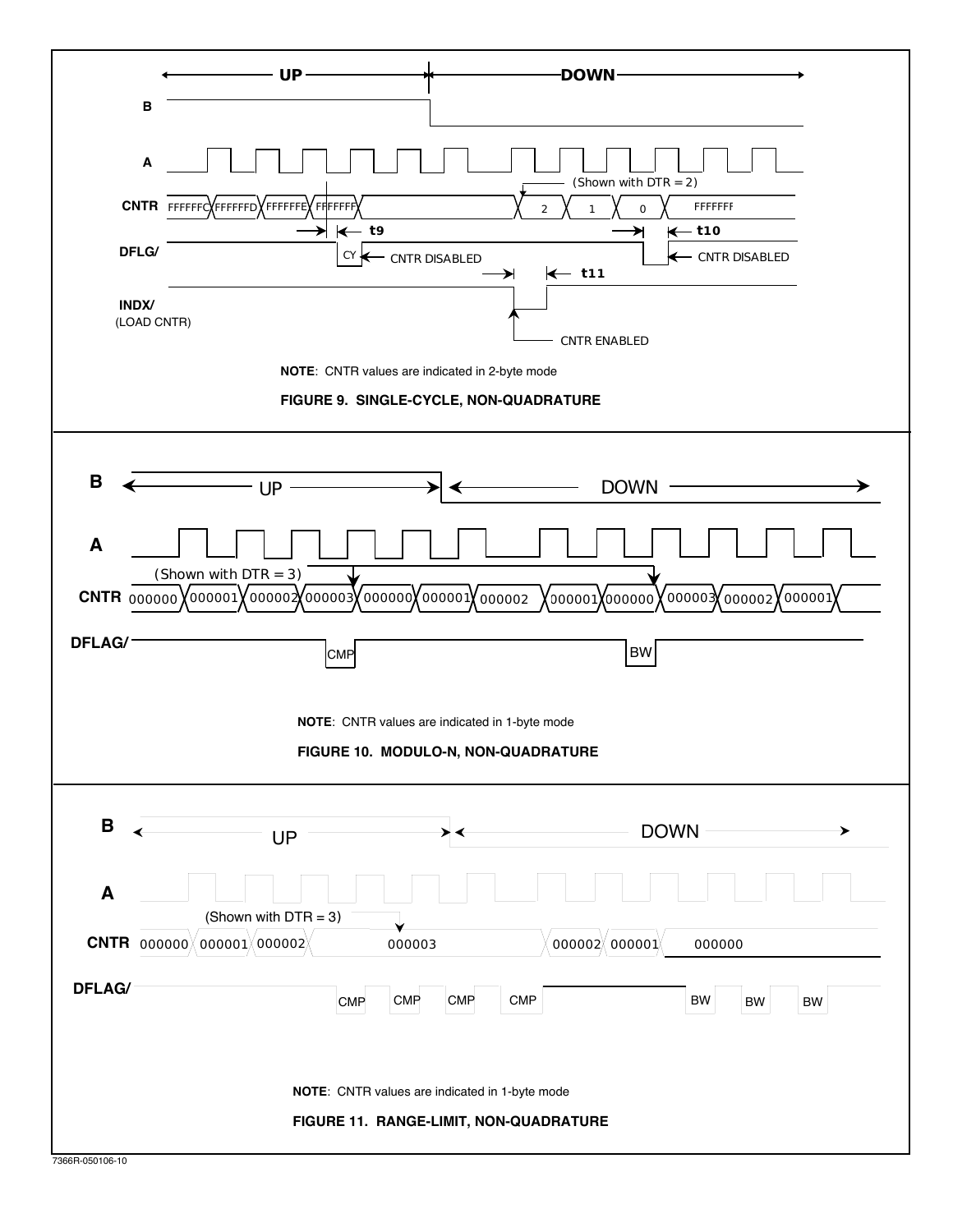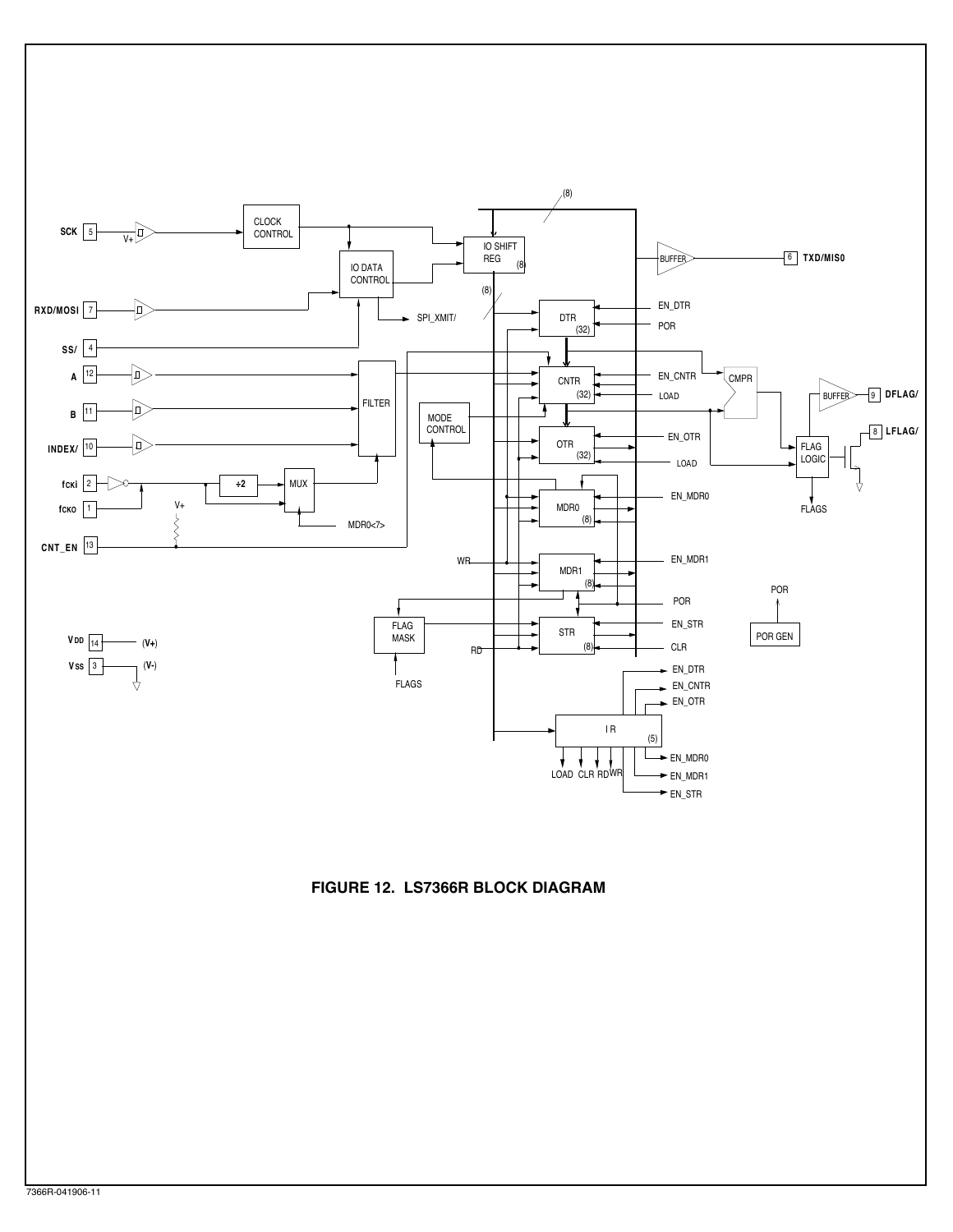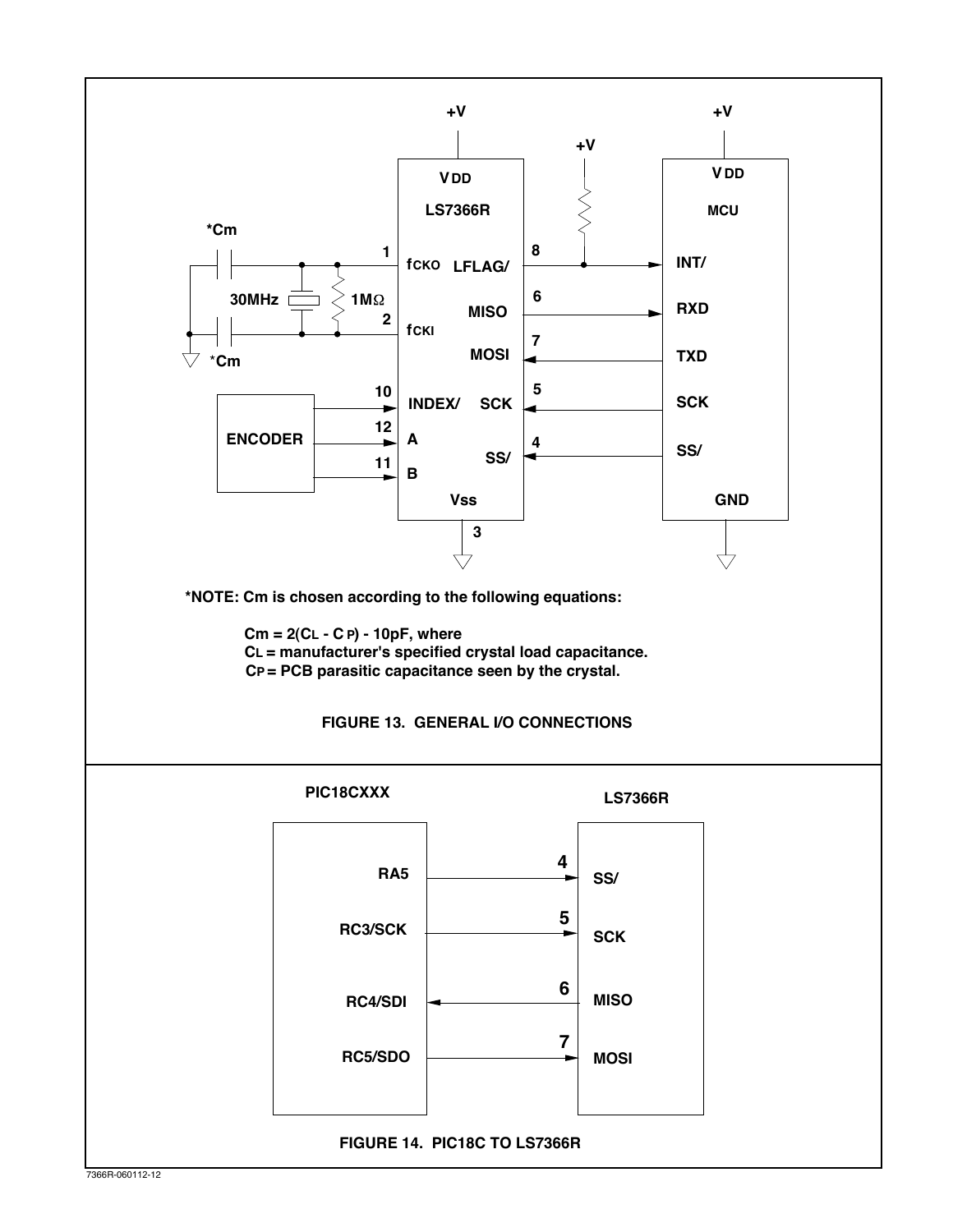|                      |                                                                                                                                                     | ;Sample routines for PIC18CXXX interface                                                                                                                             |                                                                                                                                                                                                                                                                                                                                                                              |
|----------------------|-----------------------------------------------------------------------------------------------------------------------------------------------------|----------------------------------------------------------------------------------------------------------------------------------------------------------------------|------------------------------------------------------------------------------------------------------------------------------------------------------------------------------------------------------------------------------------------------------------------------------------------------------------------------------------------------------------------------------|
|                      |                                                                                                                                                     |                                                                                                                                                                      |                                                                                                                                                                                                                                                                                                                                                                              |
|                      |                                                                                                                                                     | Initialize PIC18Cxxx portc in LS7366 compatible SPI;                                                                                                                 | ;Setup: master mode, SCK idle low, SDI/SDO datashift on high to low transition of SCK<br>;SS/assertion/deassertion made with direct manipulation of RA5                                                                                                                                                                                                                      |
|                      | ;Initialize portc                                                                                                                                   |                                                                                                                                                                      |                                                                                                                                                                                                                                                                                                                                                                              |
|                      | <b>CLRF</b><br><b>CLRF</b><br><b>MOVLW</b><br><b>MOVWF</b><br><b>BCF</b><br><b>BSF</b><br><b>CLRF</b><br><b>BSF</b><br><b>MOVLW</b><br><b>MOVWF</b> | <b>PORTC</b><br><b>LATC</b><br>0x10<br><b>TRISC</b><br>TRISA, 5<br>PORTA, 5<br><b>SSPSTAT</b><br>SSPSTAT, CKE<br>0x21<br><b>SSPCON</b>                               | ;Clear portc<br>;Clear data latches<br>;RC4 is input, RC3 & RC5 are outputs<br>;RC3=CLK, RC4=SDI, RC5=SDO<br>;RA5=output<br>;RA5=SS/=high<br>;SMP=0 => SDI data sampled at mid-data<br>;CKE=1 => data shifts on active to idle SCK transitions<br>:SPI mode initialization data<br>;Master mode, CLK/16, CKP=0 => CLK idles low<br>; data shifted on active to idle CLK edge |
|                      | ; WR_MDR0                                                                                                                                           |                                                                                                                                                                      |                                                                                                                                                                                                                                                                                                                                                                              |
| LOOP1 BTFSS          | <b>BSF</b><br><b>BCF</b><br><b>MOVLW</b><br><b>MOVWF</b><br><b>BRA</b><br><b>MOVF</b>                                                               | PORTA, 5<br>PORTA, 5<br>0x88<br><b>SSPBUF</b><br>SSPSTAT, BF<br>LOOP1<br>SSPBUF, W                                                                                   | ;SS/=high<br>;SS/=low<br>;LS7366 WR_MDR0 command<br>;Transmit command byte<br>;Transmission complete with BF flag set?<br>;No, check again<br>;Dummy read to clear BF flag.                                                                                                                                                                                                  |
| LOOP2 BTFSS          | <b>MOVLW</b><br><b>MOVWF</b><br><b>BRA</b><br><b>BSF</b>                                                                                            | 0xA3<br><b>SSPBUF</b><br>SSPSTAT, BF<br>LOOP <sub>2</sub><br>PORTA, 5                                                                                                | ;MDR0 data:fck/2, synchronous index. index=rcntr, x4<br>:Transmit data<br>$;BF$ set?<br>;No, check again<br>;SS/=high                                                                                                                                                                                                                                                        |
|                      |                                                                                                                                                     |                                                                                                                                                                      |                                                                                                                                                                                                                                                                                                                                                                              |
|                      | ;RD_MDR0                                                                                                                                            |                                                                                                                                                                      |                                                                                                                                                                                                                                                                                                                                                                              |
| LOOP1<br>LOOP2 BTFSS | <b>BSF</b><br><b>BCF</b><br><b>MOVLW</b><br><b>MOVWF</b><br><b>BTFSS</b><br>BRA<br><b>MOVWF</b><br><b>BRA</b><br><b>MOVF</b><br><b>MOVWF</b><br>BSF | PORTA, 5<br>PORTA, 5<br>0x48<br><b>SSPBUF</b><br>SSPSTAT, BF<br>LOOP1<br><b>SSPBUF</b><br>SSPSTAT, BF<br>LOOP <sub>2</sub><br>SSPBUF, W<br><b>RXDATA</b><br>PORTA, 5 | ;SS/=high<br>;SS/=low<br>;LS7366 RD_MDR0 command<br>;Transmit command byte<br>;BF flag set?<br>;No, check again<br>;Send dummy byte to generate clock & receive data<br>;BF flag set?<br>;No, check again<br>:Recieved data in WREG.<br>;Save received data in RAM<br>;SS/=high                                                                                              |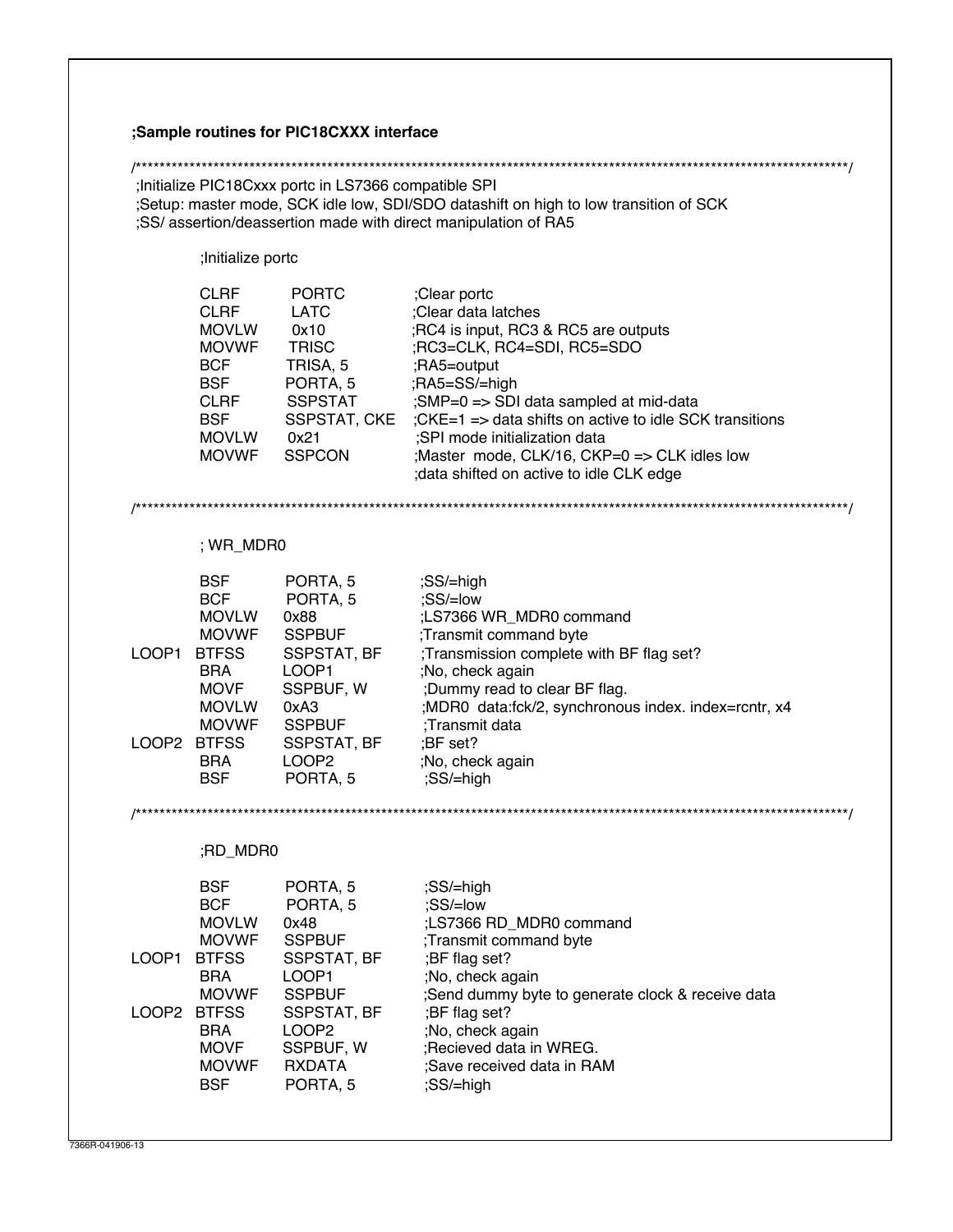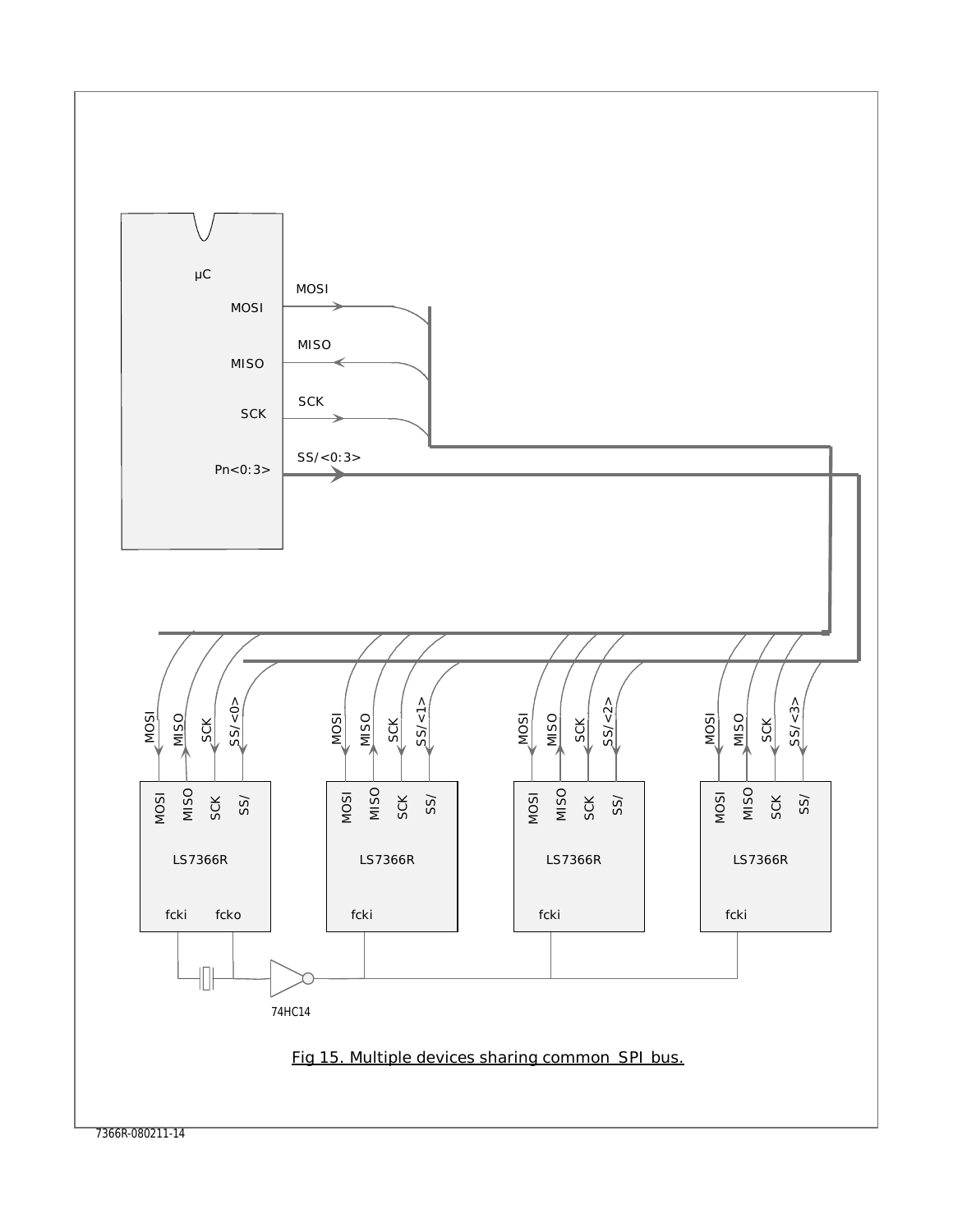#### //LS7366R to 90s8515 and ATmega32 SPI interface example

/\*\*\*\*\*\*\*\*Add appropriate header files here\*\*\*\*\*\*\*\*\*\*/

/\*\*\*MDR0 configuration data - the configuration byte is formed with\*\*\* \*\*\*single segments taken from each group and ORing all together.\*\*\*/

//Count modes

#define QUADRX1 0x01 //X1 quadrature mode #define QUADRX2 0x02 //X2 quadrature mode #define QUADRX4 0x03 //X4 quadrature mode

#define NQUAD 0x00 //non-quadrature mode

//Running modes #define FREE\_RUN 0x00 #define SINGE\_CYCLE 0x04 #define RANGE\_LIMIT 0x08 #define MODULO\_N 0x0C

//Index modes

#define DISABLE\_INDX 0x00 //index\_disabled #define INDX\_LOADC 0x10 //index\_load\_CNTR #define INDX\_RESETC 0x20 //index\_rest\_CNTR #define INDX\_LOADO 0x30 //index\_load\_OL #define ASYNCH\_INDX 0x00 //asynchronous index #define SYNCH\_INDX 0x80 //synchronous index

//Clock filter modes

#define FILTER\_1 0x00 //filter clock frequncy division factor 1 #define FILTER\_2 0x80 //filter clock frequncy division factor 2

/\* \*\*MDR1 configuration data; any of these\*\*\* \*\*\*data segments can be ORed together\*\*\*/

#### //Flag modes

| //all flags disabled |
|----------------------|
| //IDX flag           |
| //CMP flag           |
| //BW flag            |
| //CY flag            |
|                      |

//1 to 4 bytes data-width #define BYTE\_4 0x00; //four byte mode #define BYTE\_3 0x01; //three byte mode #define BYTE\_2 0x02; //two byte mode #define BYTE\_1 0x03; //one byte mode

//Enable/disable counter #define EN\_CNTR 0x00; //counting enabled #define DIS\_CNTR 0x04; //counting disabled

/\* LS7366R op-code list \*/ #define CLR\_MDR0 0x08 #define CLR\_MDR1 0x10 #define CLR\_CNTR 0x20 #define CLR\_STR 0x30 #define READ\_MDR0 0x48 #define READ\_MDR1 0x50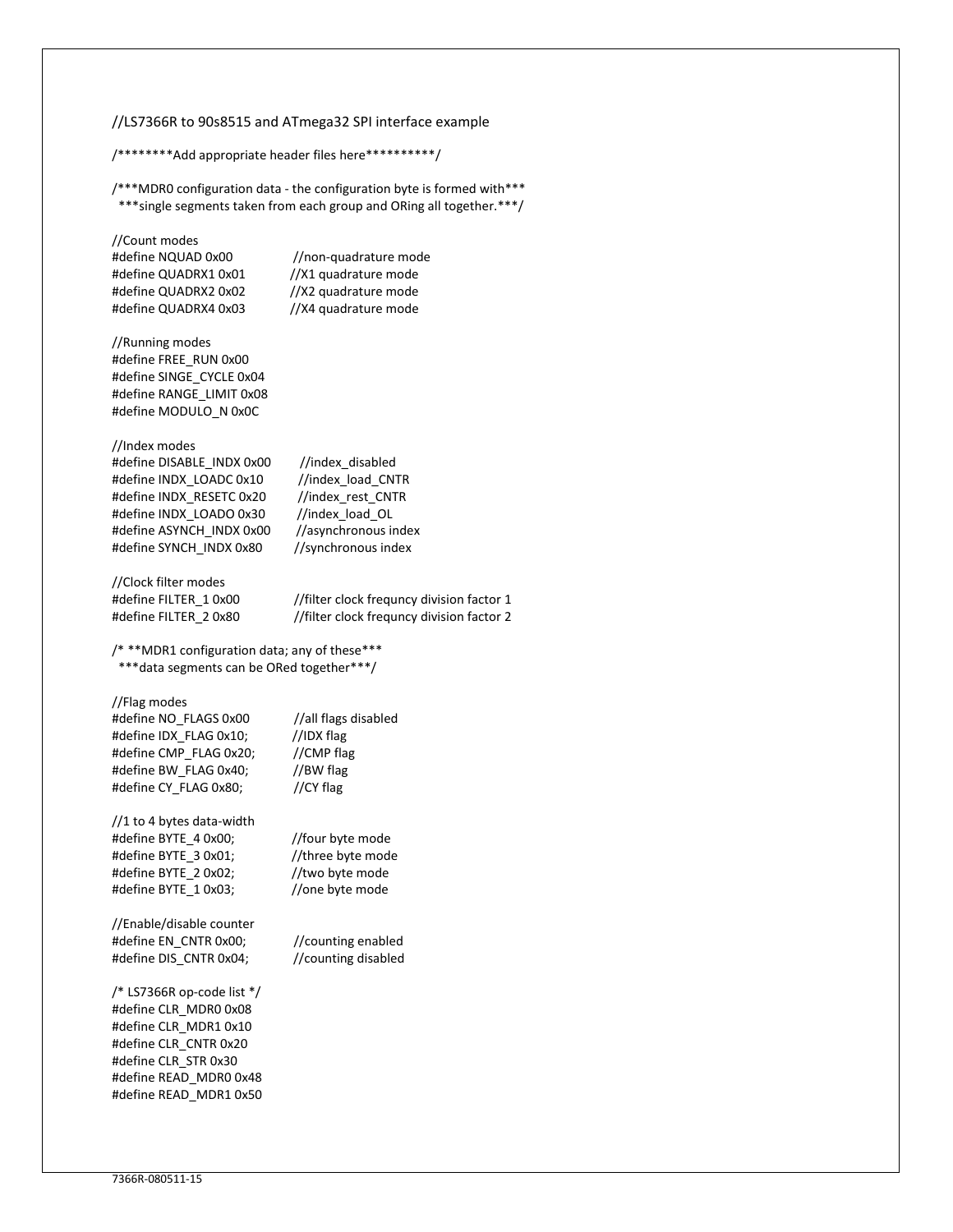```
#define READ_CNTR 0x60 
#define READ_OTR 0x68 
#define READ_STR 0x70 
#define WRITE_MDR1 0x90 
#define WRITE_MDR0 0x88 
#define WRITE_DTR 0x98 
#define LOAD_CNTR 0xE0 
#define LOAD_OTR 0xE4 
#define Slave_Select_Low PORTB &= ~(1 << PB4) 
#define Slave_Select_High PORTB |= (1 << PB4) 
/*Configure and initialize the SPI on PortB of uC*/
void init_spi_master(void) 
{ 
    SPCR = (0<<SPE); // Disable SPI until PortB configuration 
 /* Port B (DDRB) PB7/SCK, PB5/MOSI, PB4/!SS outputs */ 
  DDRB = (1<<DDB7)|(1<<DDB5)|(1<<DDB4); // Define Outputs 
  Slave_Select_High; // Disable Slave Select 
/*** SPCR configuration*** 
*** CPOL = 0, CPHA = 0, Mode0***
*** DORD = 0, MSB first***
 *** MSTR = 1, Master*** 
 ***SPE = 1, SPI enabled*** ***SCK frequency = fosc/4***/
SPCR = (1<<SPE)|(1<<MSTR); 
   } 
void load_rst_reg(unsigned char op_code) //dataless write command
{ 
  unsigned char spi_data; 
 Slave_Select_High; // Keep SS/ High for LS7366 deselect
 Slave_Select_Low; // Switch SS/ low for new command
  SPDR = op_code; // Send command to LS7366 
 while (!(SPSR & (1<<SPIF))) // Wait for end of the transmission
  { 
  };
 spi_data = SPDR; // Reset SPIF
  Slave_Select_High; // Switch SS/ high for end of command 
} 
void singleByteWrite(unsigned char op_code, unsigned char data) //single byte write command 
{ 
  unsigned char spi_data; 
  Slave_Select_High; // Keep SS/ High for LS7366 deselect 
 Slave_Select_Low; // Switch SS/ low for new command
 SPDR = op code; // Send command to LS7366
 while (!(SPSR & (1<<SPIF))) // Wait for end of the transmission
  { 
  };
 spi_data = SPDR; // Reset SPIF
 SPDR = data; \frac{1}{2} // Send data to be written to LS7366 register
 while (!(SPSR & (1<<SPIF))) // Wait for end of the transmission
```